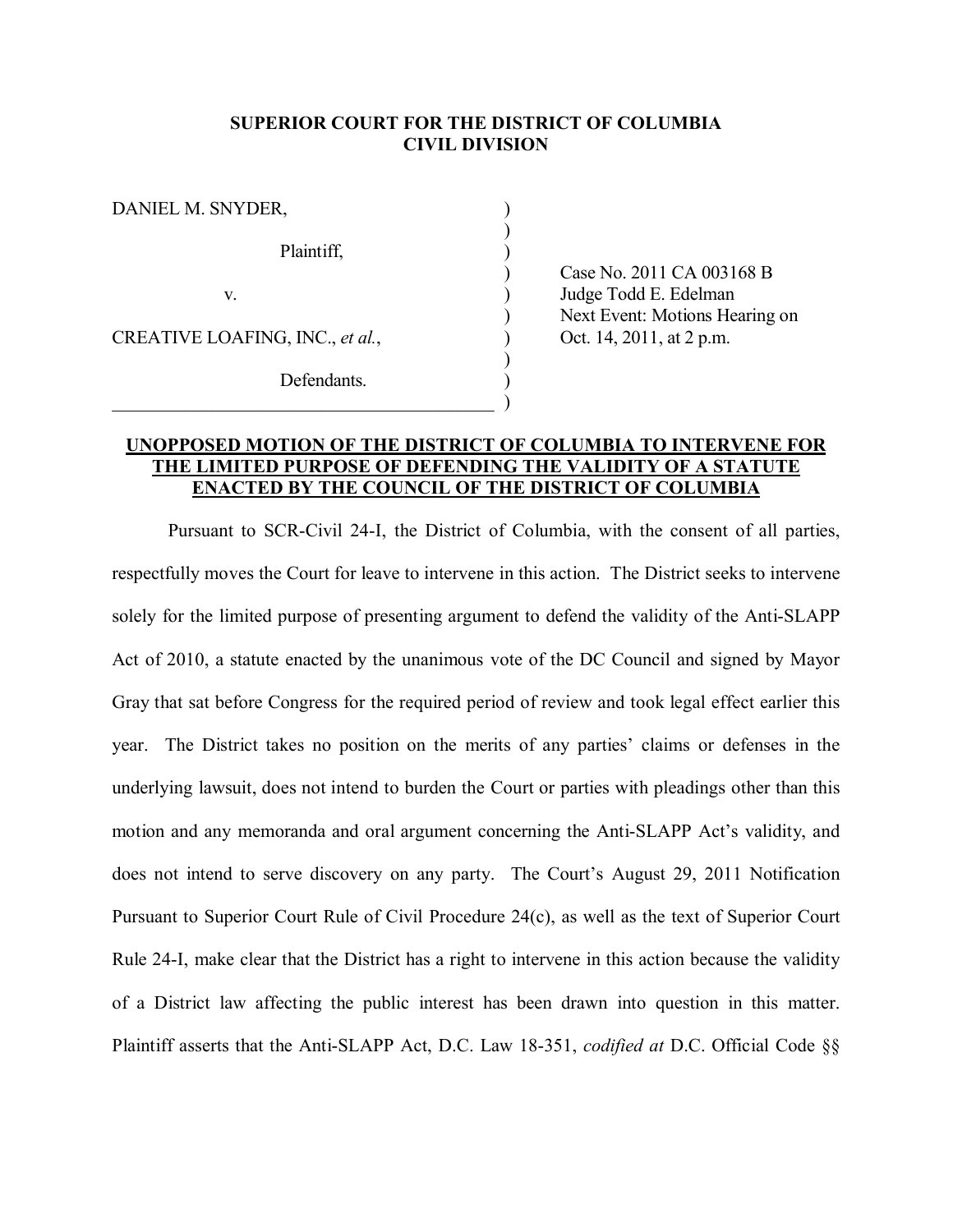16-5501 *et seq*., violates the Home Rule Act and the United States Constitution. *See* Plaintiff's Opposition to Defendant's Special Motion to Dismiss the Complaint at 2, 4–13.

Moreover, as more fully set forth in the attached memorandum, the District also is entitled to intervene as a matter of right pursuant to Superior Court Rule 24(a).

Pursuant to SCR-Civil 12-I(a), the undersigned discussed the subject motion with counsel for all parties, who consented to the relief requested herein.

A proposed order granting the requested relief is attached.

DATE: August 30, 2011 Respectfully submitted,

IRVIN B. NATHAN Attorney General for the District of Columbia

/s/ Ariel B. Levinson-Waldman ARIEL B. LEVINSON-WALDMAN, D.C. Bar No. 474429 Senior Counsel to the Attorney General 441 4th Street, NW, Suite 1100S Washington, DC 20001 Telephone: 202-724-6630 Fax: 202-730-1450 ariel.waldman@dc.gov

ELLEN A. EFROS Deputy Attorney General Public Interest Division

/s/ Grace Graham GRACE GRAHAM, D.C. Bar No. 472878 Chief, Equity Section 441 Fourth Street, NW,  $6<sup>th</sup>$  Floor South Washington, DC 20001 Telephone: (202) 442-9784 Facsimile: (202) 741-8892 Email: grace.graham@dc.gov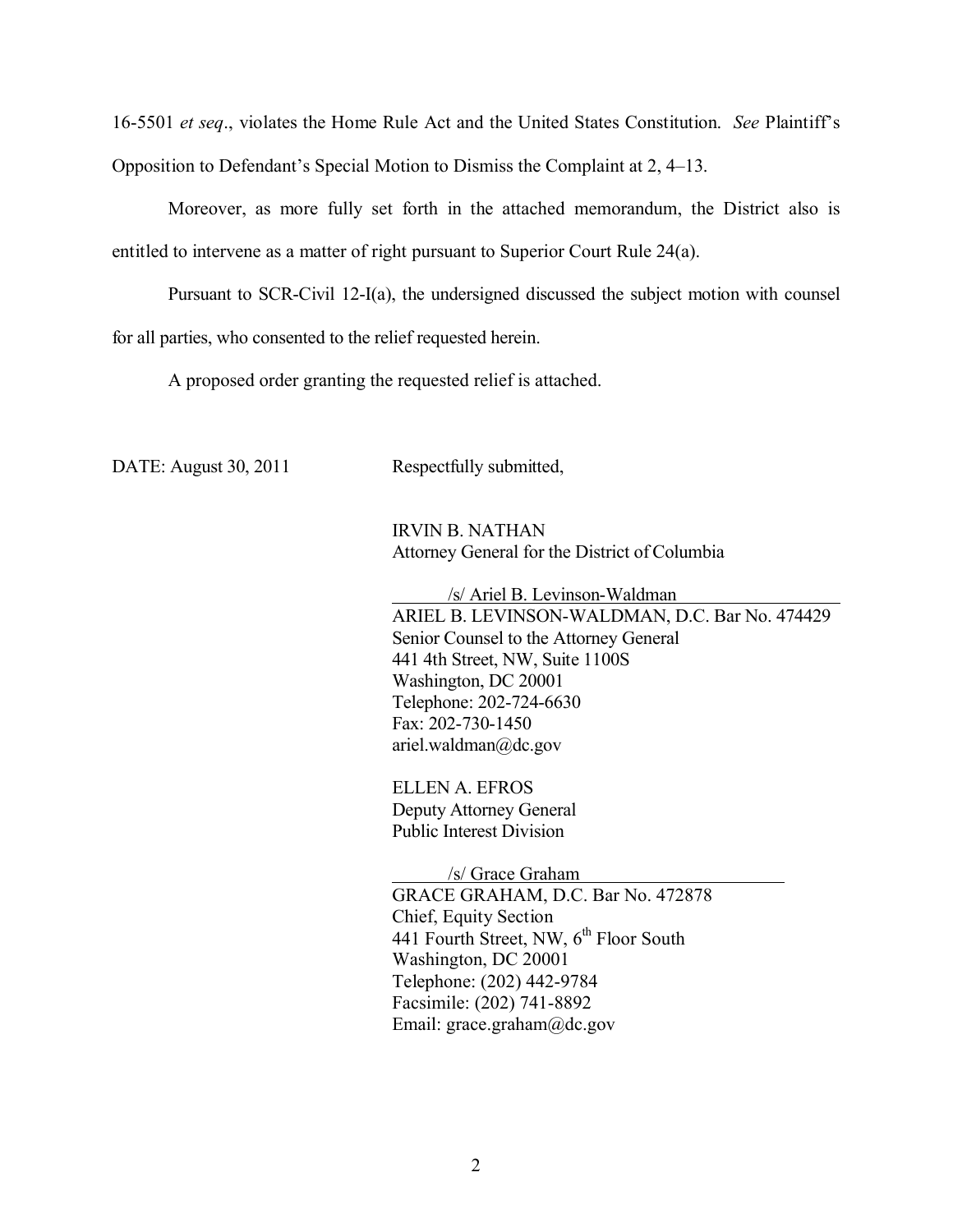/s/ Andrew J. Saindon

ANDREW J. SAINDON, D.C. Bar No. 456987 Assistant Attorney General Equity Section I 441 Fourth Street, N.W.,  $6^{th}$  Floor South Washington, D.C. 20001 Telephone: (202) 724-6643 Facsimile: (202) 730-1470 E-mail: andy.saindon@dc.gov

## CERTIFICATE OF SERVICE

Copies filed and served electronically through eFiling for Courts, this  $30<sup>th</sup>$  day of August,

2011, or via electronic mail:

Richard W. Smith, Esq. Jacqueline Browder Chaffee, Esq. MCDERMOTT WILL & EMERY L.L.P. 600 13th Street, N.W. Washington, D.C. 20005 rwsmith@mwe.com; jchaffee@mwe.com

Patricia Glaser, Esq. Jill Basinger, Esq. GLASER, WEIL, FINK, JACOBS, HOWARD & SHAPIRO, LLP 10250 Constellation Blvd.  $19^{th}$  Floor Los Angeles, CA 90067 pglaser@glaserweil.com; jbasinger@glaserweil.com

Seth D. Berlin, Esq. Jay Ward Brown, Esq. Alia L. Smith, Esq. LEVINE SULLIVAN KOCH & SCHULZ, L.L.P. 1050 Seventeenth Street, N.W., Suite 800 Washington, D.C. 20036 sberlin@lskslaw.com; jbrown@lskslaw.com, asmith@lskslaw.com

> /s/ Andrew J. Saindon ANDREW J. SAINDON, D.C. Bar No. 456987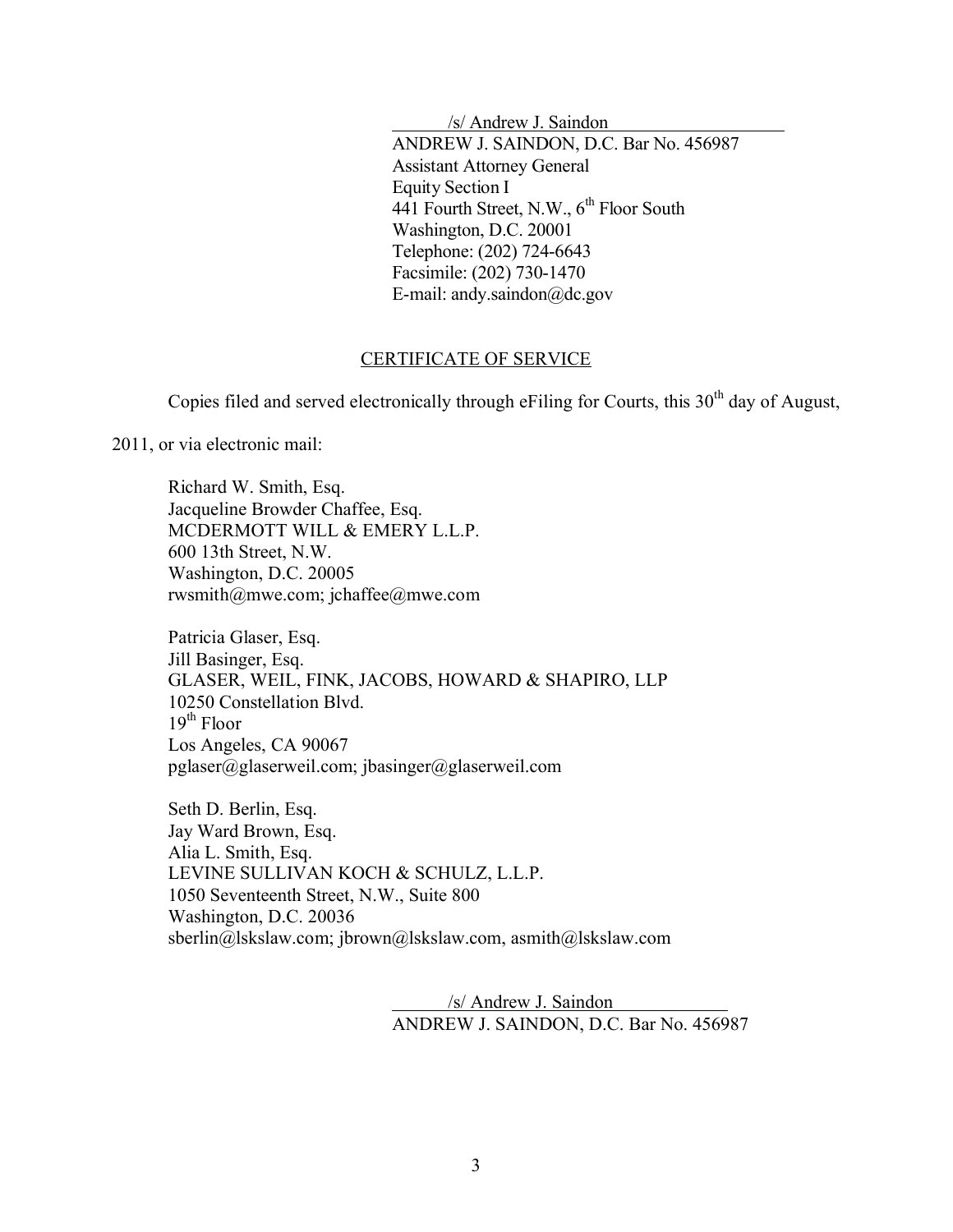#### **SUPERIOR COURT FOR THE DISTRICT OF COLUMBIA CIVIL DIVISION**

| DANIEL M. SNYDER,               |  |
|---------------------------------|--|
| Plaintiff,                      |  |
| V.                              |  |
| CREATIVE LOAFING, INC., et al., |  |
| Defendants.                     |  |

) Case No. 2011 CA 003168 B Judge Todd E. Edelman ) Next Event: Motions Hearing on Oct. 14, 2011, at 2 p.m.

## **DISTRICT OF COLUMBIA'S MEMORANDUM IN SUPPORT OF ITS UNOPPOSED MOTION TO INTERVENE**

Pursuant to SCR-Civil 24, the District of Columbia seeks leave to intervene in this action for the limited purpose of defending the validity of its legislation, a provision of which has been drawn into question by the parties in this matter. The District takes no position on the merits of any parties' claims or defenses in the underlying lawsuit, does not intend to burden the Court or parties with pleadings or its participation in hearings other than this motion and any memoranda and oral argument concerning the Anti-SLAPP Act's validity, and does not intend to serve discovery on any party. The District is entitled to intervene in this action as of right, the parties consent to the District's intervention, and the District's intervention is consistent with the prior orders issued in this case by the Court. The motion should be granted.

#### **I. Background**

On June 17, 2011, the defendants filed a Special Motion to Dismiss the Complaint, pursuant to D.C. Official Code § 16-5502 *et seq.* ("the Anti-SLAPP Act"). On August 5, 2011, the plaintiff filed his Opposition to the Special Motion, which asserts that the Anti-SLAPP Act, D.C. Law 18-351, *codified at* D.C. Official Code §§ 16-5501 *et seq*., violates the Home Rule Act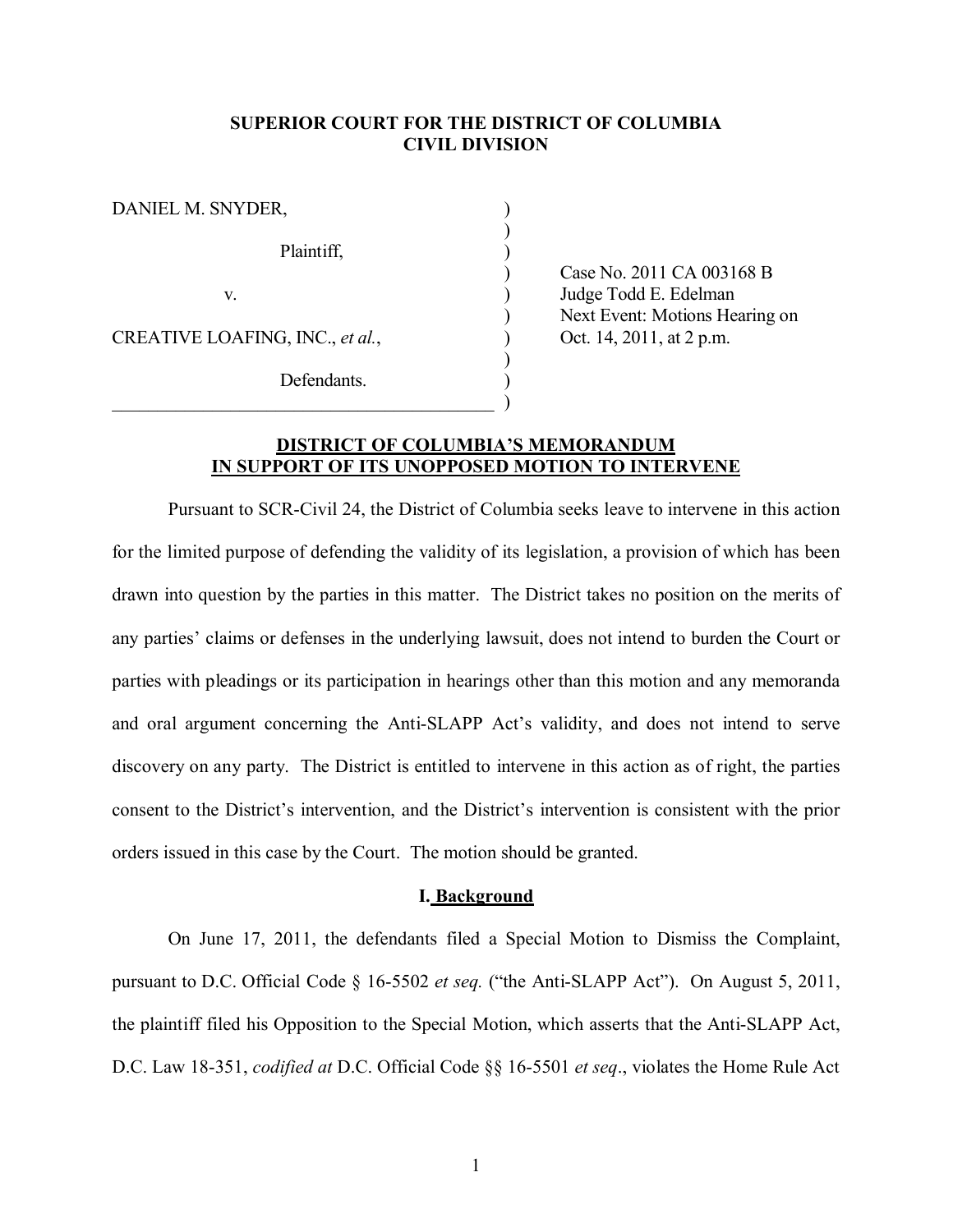and is, in the plaintiff's view, "unconstitutional." Plaintiff's Opposition to Defendant's Special Motion to Dismiss the Complaint at 2.<sup>[1](#page-4-0)</sup>

On August 25, 2011, the Court issued an order granting the parties' Joint Motion to Alter the Briefing Schedule. The order contemplates that the District may file a brief "addressing the Anti-SLAPP Act's constitutionality." On August 30, 2011, the Attorney General of the District of Columbia received the Court's Notification Pursuant to Superior Court Rule of Civil Procedure 24(c). The Court's notice was provided pursuant to SCR-Civil 24(c), which states, in pertinent

part:

When . . . the validity under the District of Columbia Self-Government and Government Reorganization Act of 1973, of an . . . enactment of any type affecting the public interest of the District of Columbia is drawn into question in any action in which the District of Columbia or an officer, agency, or employee thereof is not a party, the Court shall notify the [Attorney General] in a manner similar to that provided for notice upon the Attorney General of the United States in Title 28, U.S.C. § 2403.

*Id*.

# **II. Argument**

Under Superior Court Rule 24-I, the District must be permitted to intervene here, for the

limited purpose of defending the validity of the Anti-SLAPP Act. $<sup>2</sup>$  [R](#page-4-1)ule 24-I provides:</sup>

In any case in which the Court has sent a notification to the . . . Corporation Counsel of the District of Columbia pursuant to Rule 24(c), the Court *shall permit . . . the District of Columbia . . . to intervene* for the presentation of evidence, if evidence is otherwise admissible in the case, and for argument on the question of constitutionality.

<span id="page-4-0"></span> $\frac{1}{1}$ The District of Columbia Self-Government and Government Reorganization Act of 1973 is also known as the "Home Rule Act." *Stuart v. Walker*, 6 A.3d 1215, 1217 (D.C. 2010), *vacated pending rehearing en banc* (July 8, 2011).

<span id="page-4-1"></span><sup>2</sup> The text of SCR-Civil 24-I parallels that of 28 U.S.C. § 2403.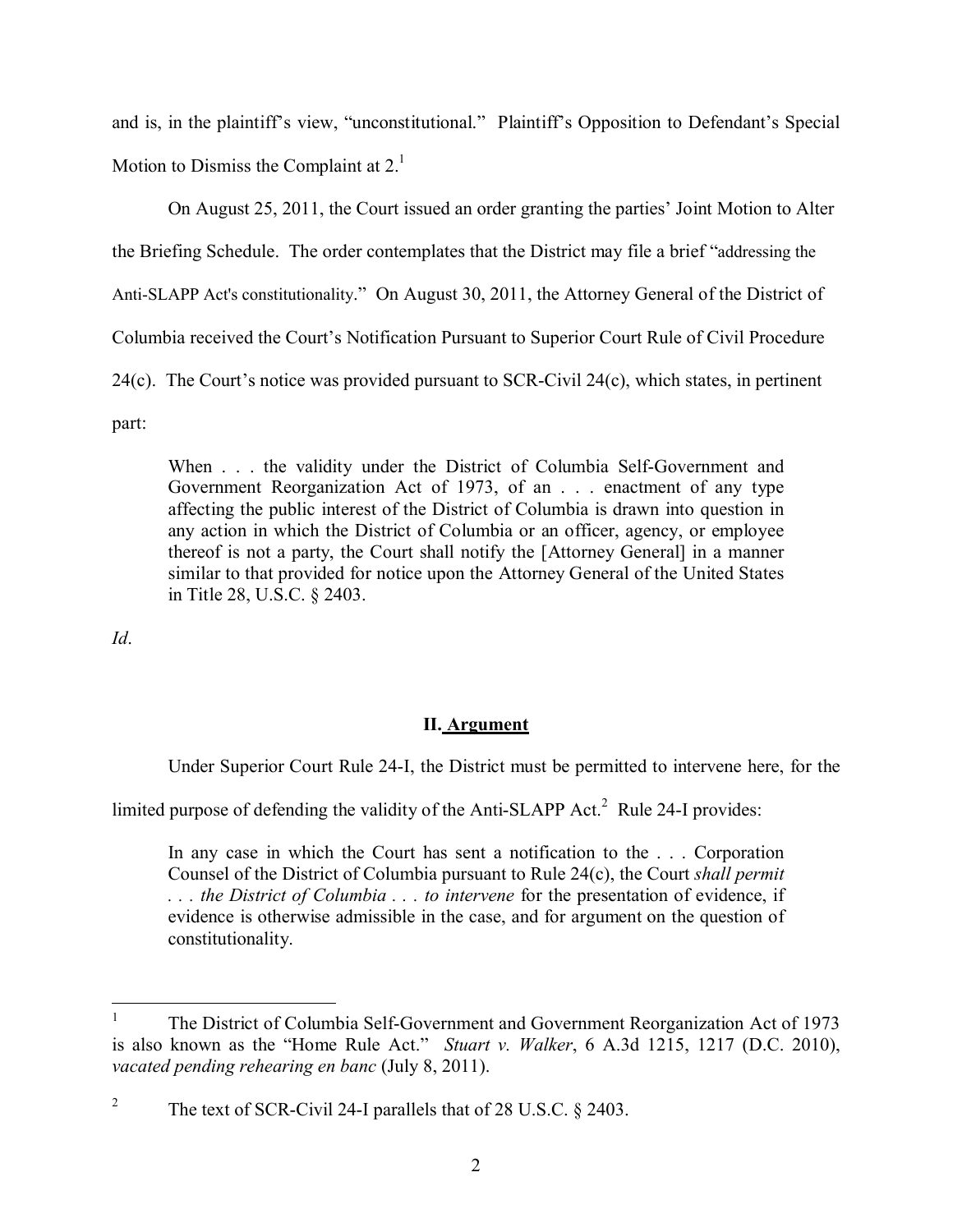*Id.* (emphasis added). That is precisely the case here, as the Court has sent a 24(c) notification to the Attorney General in this matter. Accordingly, under the plain language of Rule 24-I, the Court "shall permit the District . . . to intervene" to defend the statute's validity. *Id*; *see also Stuart v. Walker,* 09-CV-900, Order (D.C. Sept. 28, 2009) (granting the District's motion to intervene under D.C. App. R. 44—the District of Columbia appellate analogue to Superior Court Rule 24—for the purpose of defending the validity under the Home Rule Act of the Arbitration Act of 2007); *Andrew v. American Import Center*, No. 09-CV-893, Order (D.C. Sept. 3, 2009) (same).

In addition, the District otherwise qualifies for intervention as a matter of right, pursuant

to SCR-Civil 24(a), which provides, in relevant part:

Upon timely application anyone shall be permitted to intervene in an action  $\ldots$ . when the applicant claims an interest relating to the property or transaction which is the subject of the action and the applicant is so situated that the disposition of the action may as a practical matter impair or impede the applicant's ability to protect that interest, unless the applicant's interest is adequately represented by existing parties.

## SCR-Civil 24(a)(2).

The District clearly meets this test.

First, the District has "an interest in the transaction which is the subject matter of the suit," *Calvin-Humphrey v. District of Columbia*, 340 A.2d 795, 798 (D.C. 1975), because it has a duty to defend the plaintiff's challenge to the validity of a provision of District law. *See* D.C. Official Code  $\S$  1-204.22 ("The Mayor shall be responsible for the proper execution of all laws relating to the District, and for the proper administration of the affairs of the District coming under his jurisdiction or control . . . ."); *see also id.*, at § 1-301.81(a)(1) ("The Attorney General for the District of Columbia . . . shall have charge and conduct of all law business of the said District and . . . shall be responsible for upholding the public interest. The Attorney General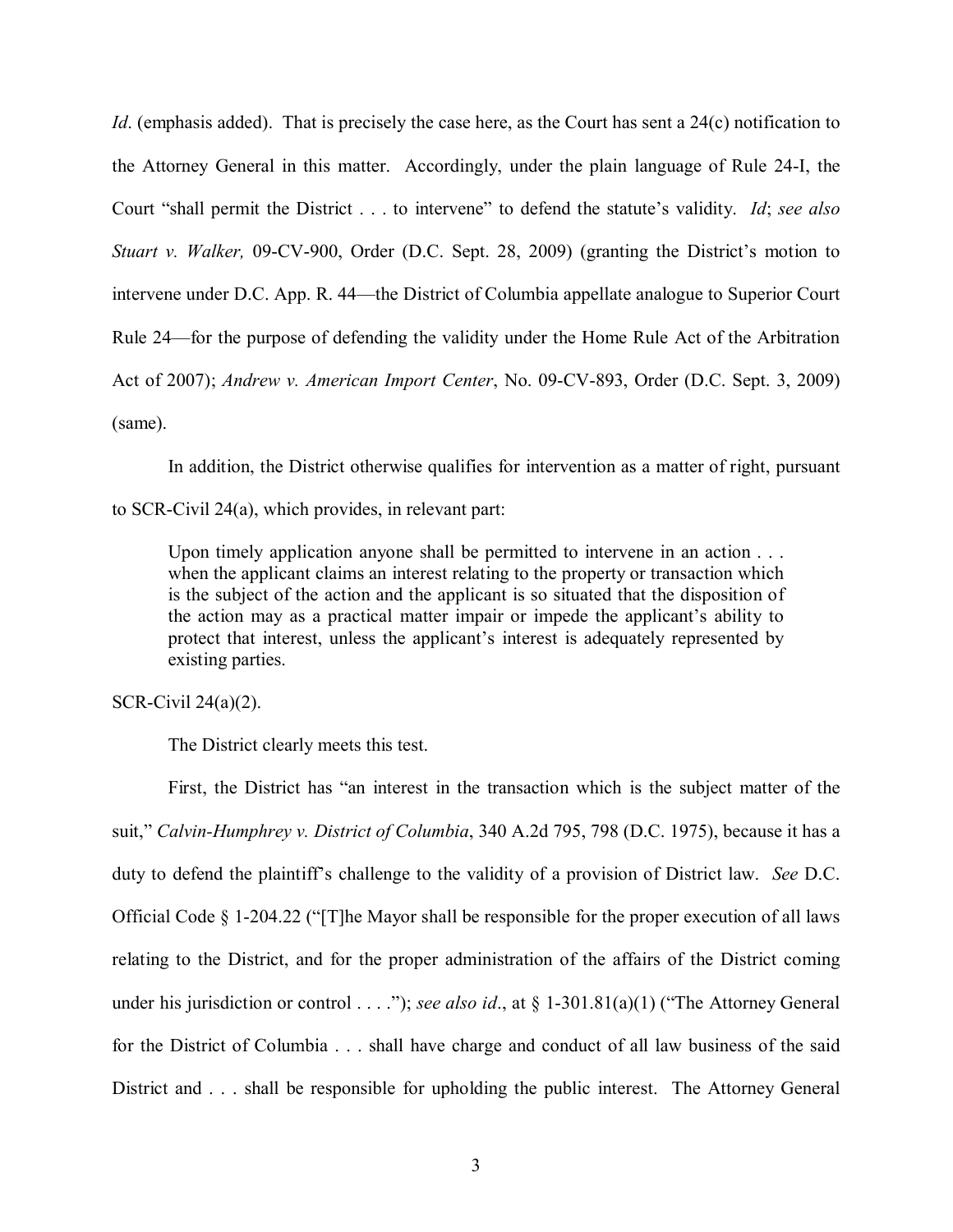shall have the power to control litigation and appeals, as well as the power to intervene in legal proceedings on behalf of this public interest.").

Moreover, the resolution of plaintiff's challenge to the validity of the statute could impair the District's ability to protect its interests. *McPherson*, 833 A.2d at 994. "To satisfy this element of the intervention test, a would-be intervenor must show only that impairment of its substantial legal interest is possible if intervention is denied. This burden is minimal." *HSBC Bank USA, N.A. v. Mendoza*, 11 A.3d 229, 235 (D.C. 2010) (citations omitted). It is clearly possible that, if the Court rules in favor of plaintiff's assertions regarding the Anti-SLAPP Act, it would cast grave doubt on the validity of that legislation, and could have a profound impact on the rights of political participants in the District of Columbia who would otherwise seek to invoke the protections of the Anti-SLAPP statute. Such possibility, alone, is sufficient to satisfy this element of the test for mandatory intervention. *See Akiachak Native Community [convert to full cite]*, 584 F.Supp.2d at 7 ("[T]he prejudice caused by an unfavorable judgment in the present case would sufficiently impair Alaska's interests for the purpose of satisfying Rule 24(a) intervention as of right.").

The final factor under Rule 24(a) intervention imposes a similarly minimal burden on the District. "[T]he standard for measuring inadequacy is low . . . ." *Fund for Animals v. Norton*, 355 U.S. App. D.C. 268, 322 F.3d 728, 736 n.7 (2003). While the defendants and *amici* may defend the validity of the Anti-SLAPP, their articulated views, even if they substantially overlap with the District's, are not the equivalent to the position of the sovereign on important publicinterest legislation. This factor, too, weighs in favor of mandatory intervention. *See HSBC Bank*, 11 A.3d at 236 (putative intervenor need only show "'that representation of his interest 'may be' inadequate . . . .' This is true even if there is a significant overlap between the would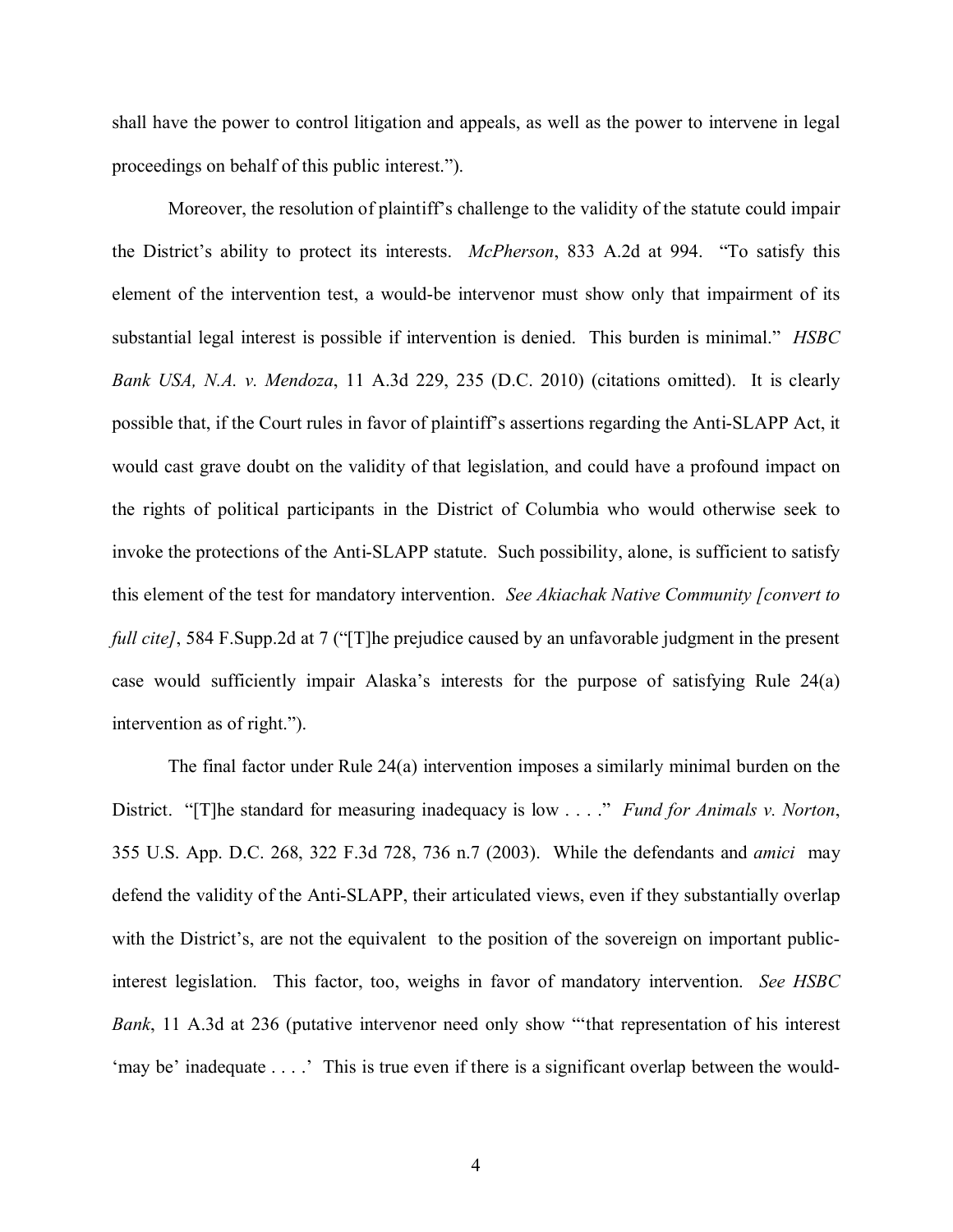be intervenor's interest and that of a party . . . .") (quoting *Trbovich v. United Mine Workers*, 404 U.S. 528, 538 n. 10 (1972)); *Atlantic Sea Island Group LLC v. Connaughton*, 592 F.Supp.2d 1, 7 (D.D.C. 2008) (in holding that the State of New Jersey could intervene as of right, reasoning in part that the existing defendants "cannot be expected to protect New Jersey's interest to its full extent.").

## **III. Conclusion**

The District's motion to intervene should be granted, and the District should be permitted to intervene in this case for the limited purpose of defending the validity of the Anti-SLAPP Act.

DATE: August 30, 2011 Respectfully submitted,

IRVIN B. NATHAN Attorney General for the District of Columbia

/s/ Ariel B. Levinson-Waldman ARIEL B. LEVINSON-WALDMAN, D.C. Bar No. 474429 Senior Counsel to the Attorney General 441 4th Street, NW, Suite 1100S Washington, DC 20001 Telephone: 202-724-6630 Fax: 202-730-1450 ariel.waldman@dc.gov

ELLEN A. EFROS Deputy Attorney General Public Interest Division

/s/ Grace Graham GRACE GRAHAM, D.C. Bar No. 472878 Chief, Equity Section 441 Fourth Street, NW,  $6<sup>th</sup>$  Floor South Washington, DC 20001 Telephone: (202) 442-9784 Facsimile: (202) 741-8892 Email: grace.graham@dc.gov